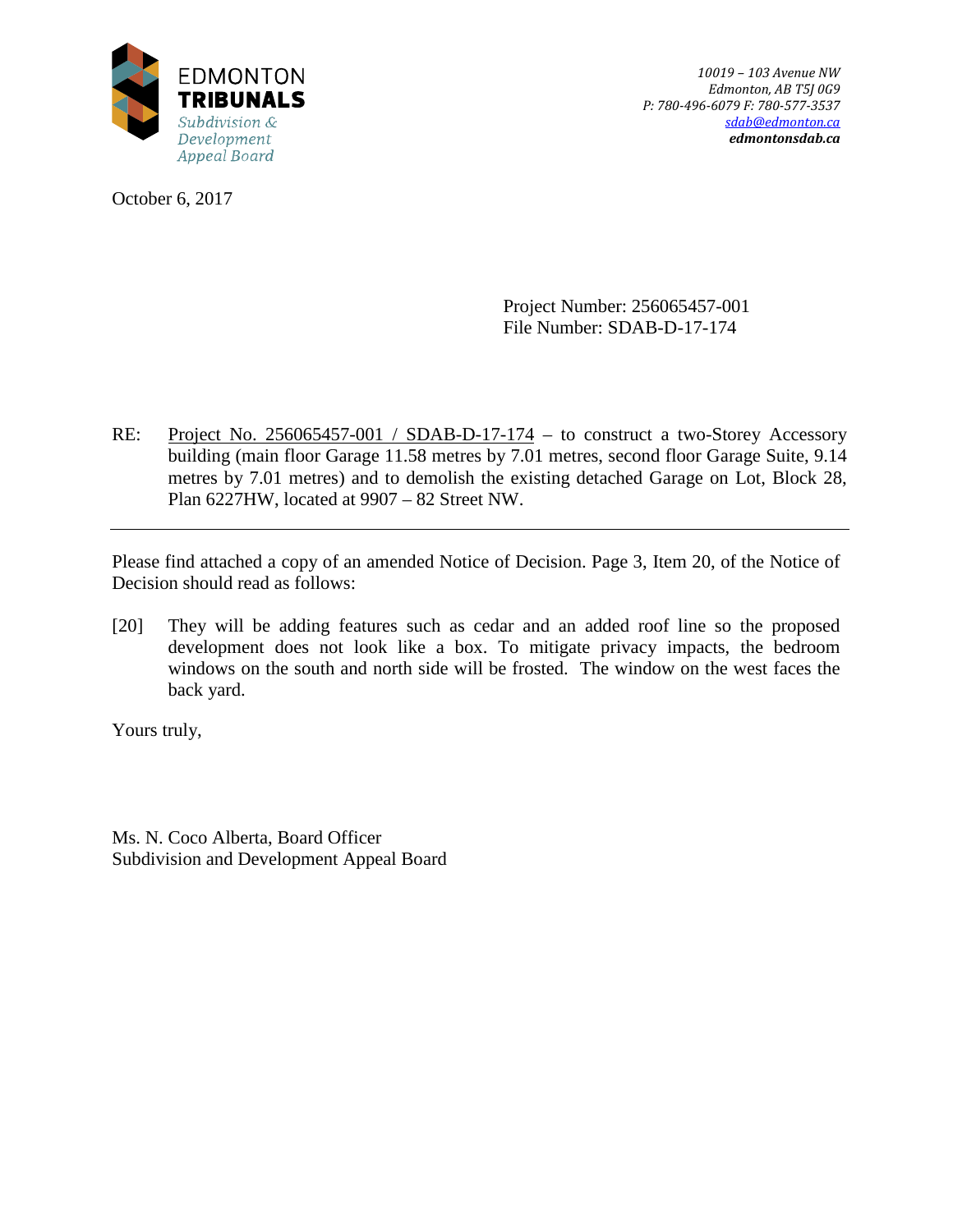

Date: October 5, 2017 Project Number: 256065457-001 File Number: SDAB-D-17-174

# REVISED NOTICE OF DECISION

[1] On September 21, 2017, the Subdivision and Development Appeal Board heard an appeal that was filed on August 29, 2017. The appeal concerned the decision of the development Authority, issued on August 28, 2017, to refuse the following development:

> Construct a two -Storey Accessory building ( main floor Garage 11.58 metres by 7.01 metres , second floor Garage Suite , 9.14 metres by 7.01 metres ) and to demolish the existing detached Garage

- [2] The subject property is on Plan 6227HW Blk 28 Lot 2, located at 9907 82 Street NW, within the RF1 - Single Detached Residential Zone. The Mature Neighbourhood Overlay applies to the subject property.
- [3] The following documents were received prior to the hearing and form part of the record:
	- Copies of the refused permit, permit application, and plans;
	- Development Officer's written submissions dated September 15, 2017;
	- Appellant's submissions and supporting materials;
	- One online response and three letters in support of the development;
	- One online response in opposition to the development; and
	- PowerPoint presentation with supporting materials from a neighbouring property owner.

Preliminary Matters

- [4] At the outset of the appeal hearing, the Presiding Officer confirmed with the parties in attendance that there was no opposition to the composition of the panel.
- [5] The Presiding Officer outlined how the hearing would be conducted, including the order of appearance of parties, and no opposition was noted.
- [6] The appeal was filed on time, in accordance with section 686 of the *Municipal Government Act*, RSA 2000, c M-26.

Summary of Hearing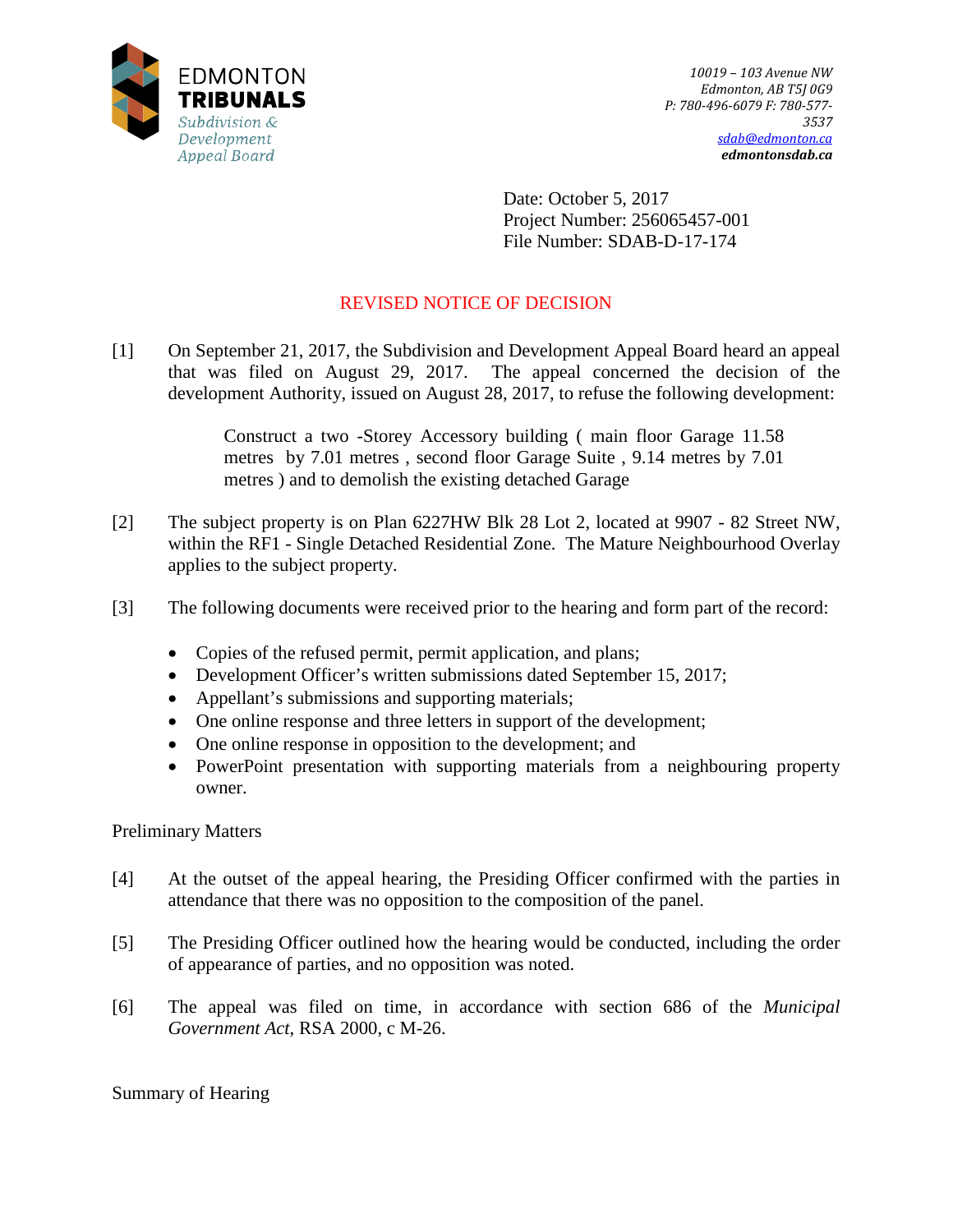- *i)* Position of the Appellant, Niche Homes
- [7] The Appellant was represented by Mr. Philipenko. He was accompanied by property owner, Mr. Turnbull.
- [8] The Turnbulls intend for their son to live in the Garage Suite with his wife. Once their son starts a family and the space becomes too small for their son's family, the Turnbulls will then move into the Garage Suite.
- [9] The Garage Suite will have two bedrooms, an open concept living room/kitchen, a balcony for amenity space, and an interior stairwell that can be turned into a lift in the future. The triple garage will be used to park three vehicles that are owned by the Turnbulls and their son's family. No vehicles will be parked on the street.
- [10] Mr. Philipenko outlined the reasons for the refusal and the required variances. This information was disclosed during the community consultation process, which involved attendance at a Forest Heights Community League meeting. The Community League was neutral about the development, as it was their general policy that these types of developments have neighbour-specific impacts as opposed to community-wide impacts. The Appellant also spoke with 26 property owners within the 60 metre notification area. They received 24 signatures or letters in support of the development.
- [11] Upon questioning by the Board, the Appellant confirmed that Ms. Gouveia-Parker and Mr. Parker (neighbours appearing at the hearing in opposition to the development) were consulted after the appeal was filed. During that meeting, they reviewed the proposed plans and the variances that would be required following the September 1, 2017 amendments to the Garage Suite regulations.
- [12] The proposed Garage Suite will be shifted closer to the rear lane than the current Garage and the Driveway will be reduced accordingly, as they no longer require a long Driveway to park their vehicles with the new triple garage. All setbacks are compliant with the regulations, and the south side of the second Storey of the Garage Suite is actually set back further to reduce massing.
- [13] Following the recent September 1, 2017 amendments to the regulations governing Garage Suites, the only variances required for the proposed development are the Floor Area and total Floor Area of the Garage Suite. Mr. Philipenko confirmed that the Garage Suite will be 690 square feet, and will not be developed over the entire three bays of the triple garage. The excess in Site Coverage stems from the three car garage.
- [14] In the Appellant's view, sunshadow upon the neighbour to the north will not be an issue in the summer, but could be an impact during the winter. On the whole, there will be minimal sunshadow impact. Also, the windows on the north and south sides of the development will be frosted and the balcony that faces east will have privacy screening.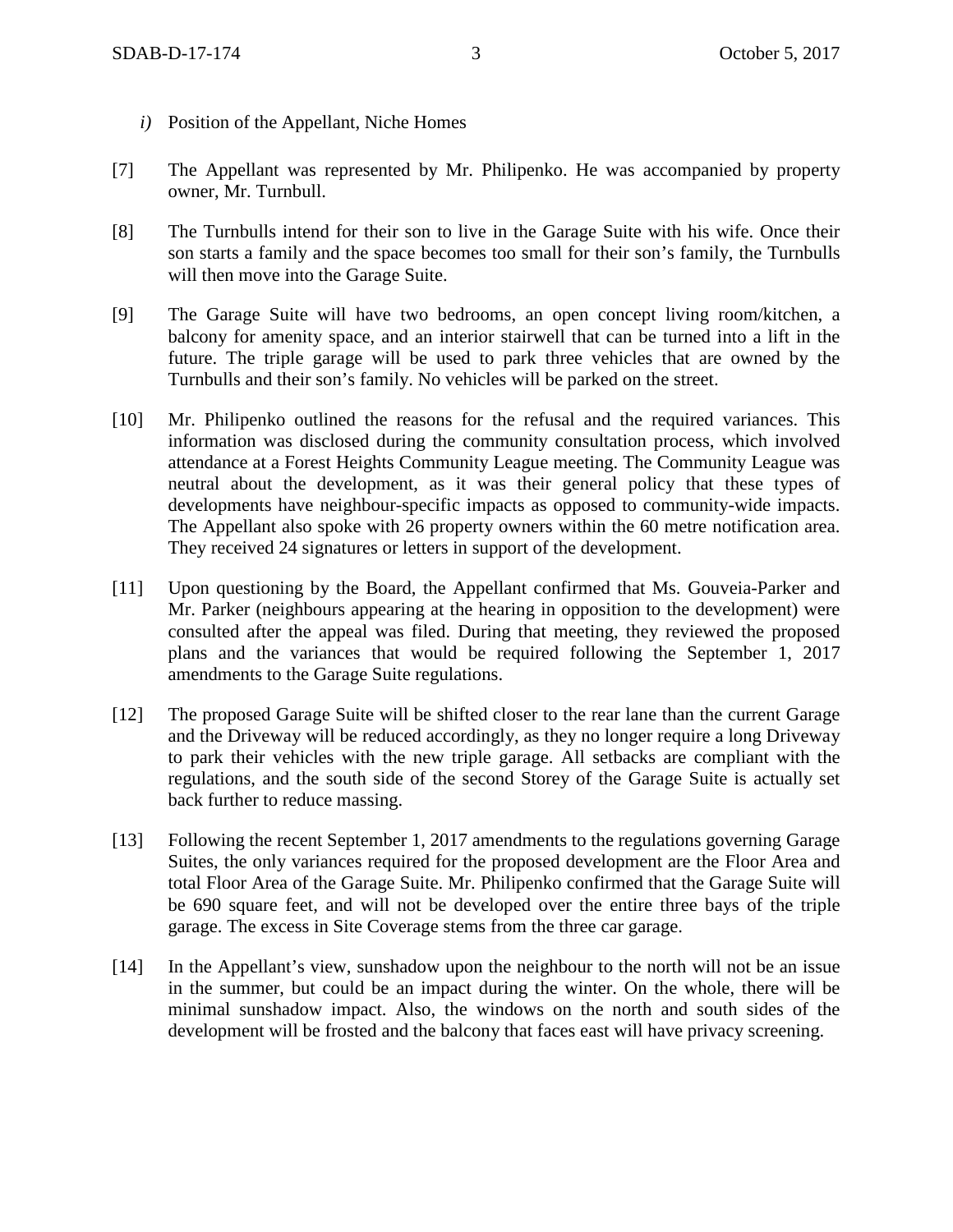In the Appellant's view, potential impacts upon neighbouring properties have been mitigated, and a multi-generational Garage Suite will enhance the neighbourhood.

- *ii)* Position of Affected Property Owners in Opposition, Mr. Parker and Ms. Gouveia-Parker
- [15] The Parkers were unaware of the proposed Garage Suite until they received a notice in the mail. Ms. Parker confirmed that she spoke with both Mr. Philipenko and Mr. Turnbull regarding the proposed plans. However, she was concerned that other neighbouring property owners were not fully aware of the variances required, particularly following the amendments to Garage Suite regulations in effect on September 1, 2017.
- [16] Ms. Parker referenced photographs in her supporting materials which showed drainage problems on both her property and the Turnbulls' property. The Parkers also submitted concerns about the Garage Suite operating as a rental unit in the future, and the potential privacy impacts. However, their main concern is the Height of the proposed development and the potential sunshadow effect, which will be particularly pronounced in the winter.
- [17] Upon questioning by the Board, they confirmed that the two west-facing bedroom windows will overlook their property.

### *iii)* Rebuttal of the Appellant

- [18] In the Appellant's opinion, once Community Consultation was complete, neighbouring property owners were supportive of the proposed development. Detailed information was provided and feedback was welcomed.
- [19] The Appellant had discussed the drainage issues with the Turnbulls, who are willing to develop a retaining wall with internal swell to ease drainage concerns.
- [20] They will be adding features such as cedar and an added roof line so the proposed development does not look like a box. To mitigate privacy impacts, the bedroom windows on the south, , and north side will be frosted. The window on the west faces the back yard.

### Decision

[21] The appeal is ALLOWED and the decision of the Development Authority is REVOKED. The development is GRANTED as applied for to the Development Authority, subject to the following CONDITIONS:

> 1. Prior to any demolition or construction activity, the applicant must post onsite a development permit notification sign (Section 20.2).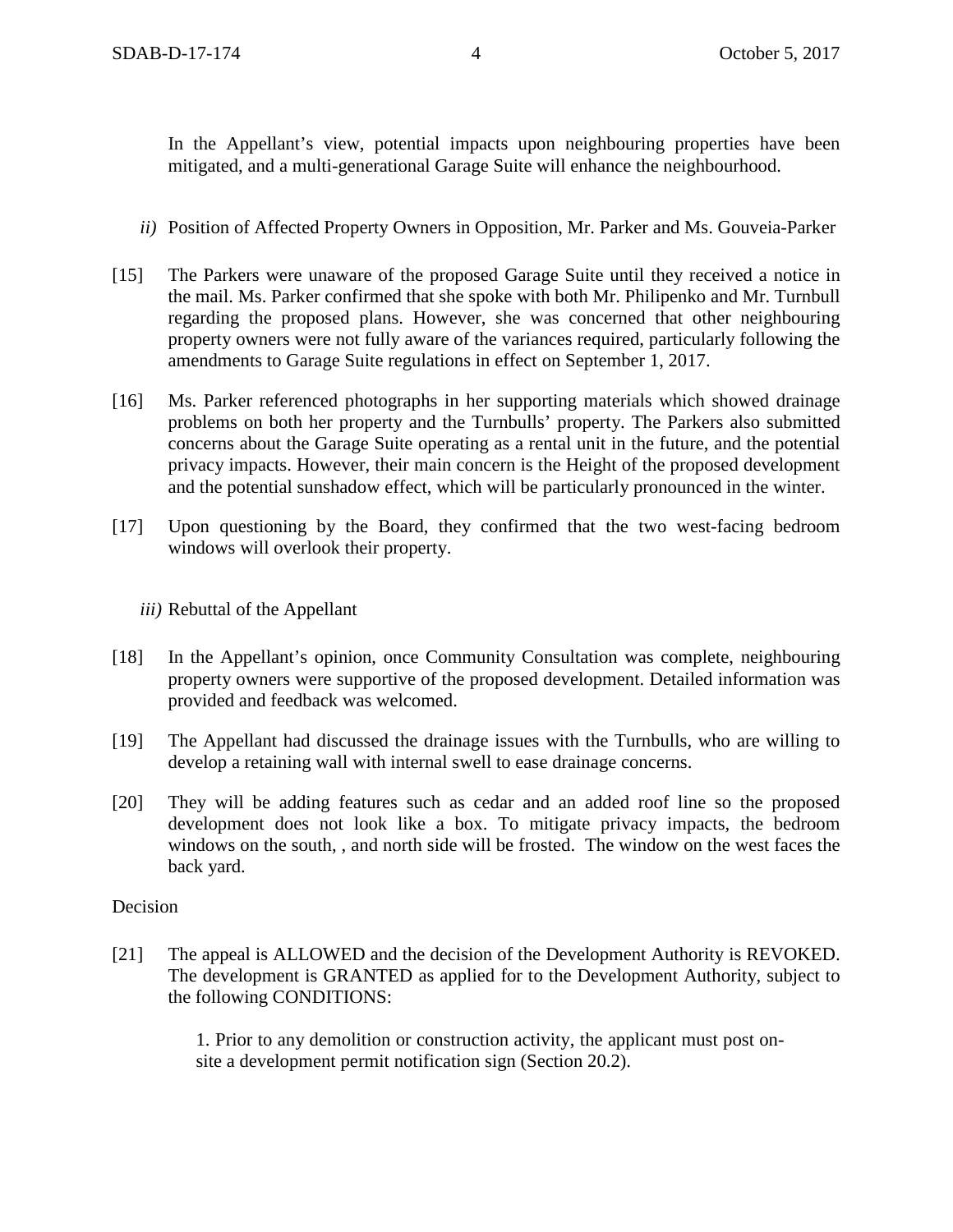2. Immediately upon demolition of the building, the site shall be cleared of all debris.

3. Frosted or opaque glass treatment shall be used on the north and south faces of the second Storey windows to minimize overlook into adjacent properties (Section 87.13).

4. Platform Structures greater than 1.0m above Grade shall provide Privacy Screening to reduce overlook onto Abutting properties (Section 87.16).

5. Façades facing a Lane shall have exterior lighting (Section 87.19).

6. Garden Suites shall have a covered entrance feature over the main door (Section 87.20).

7. Only one of a Secondary Suite or Garden Suite may be developed in conjunction with a principal Dwelling (Section 87.21).

8. Notwithstanding the definition of Household within this Bylaw, the number of unrelated persons occupying a Garden Suite shall not exceed three (Section 87.22).

9. A Garden Suite shall not be allowed within the same Site containing a Group Home or Limited Group Home, or a Major Home Based Business and an associated principal Dwelling, unless the Garden Suite is an integral part of a Bed and Breakfast Operation in the case of a Major Home Based Business (Section 87.23).

10. A Garden Suite shall not be subject to separation from the principal Dwelling through a condominium conversion or subdivision (Section 87.25).

#### ADVISEMENT:

11. The driveway access must maintain a minimum clearance of 1.5m from all surface utilities.

12. Lot grades must match the Edmonton Drainage Bylaw 16200 and/or comply with the Engineered approved lot grading plans for the area. Contact Drainage Services at 780-496-5576 or lot.grading@edmonton.ca for lot grading inspection inquiries.

13. Unless otherwise stated, all above references to "section numbers" refer to the authority under the Edmonton Zoning Bylaw 12800.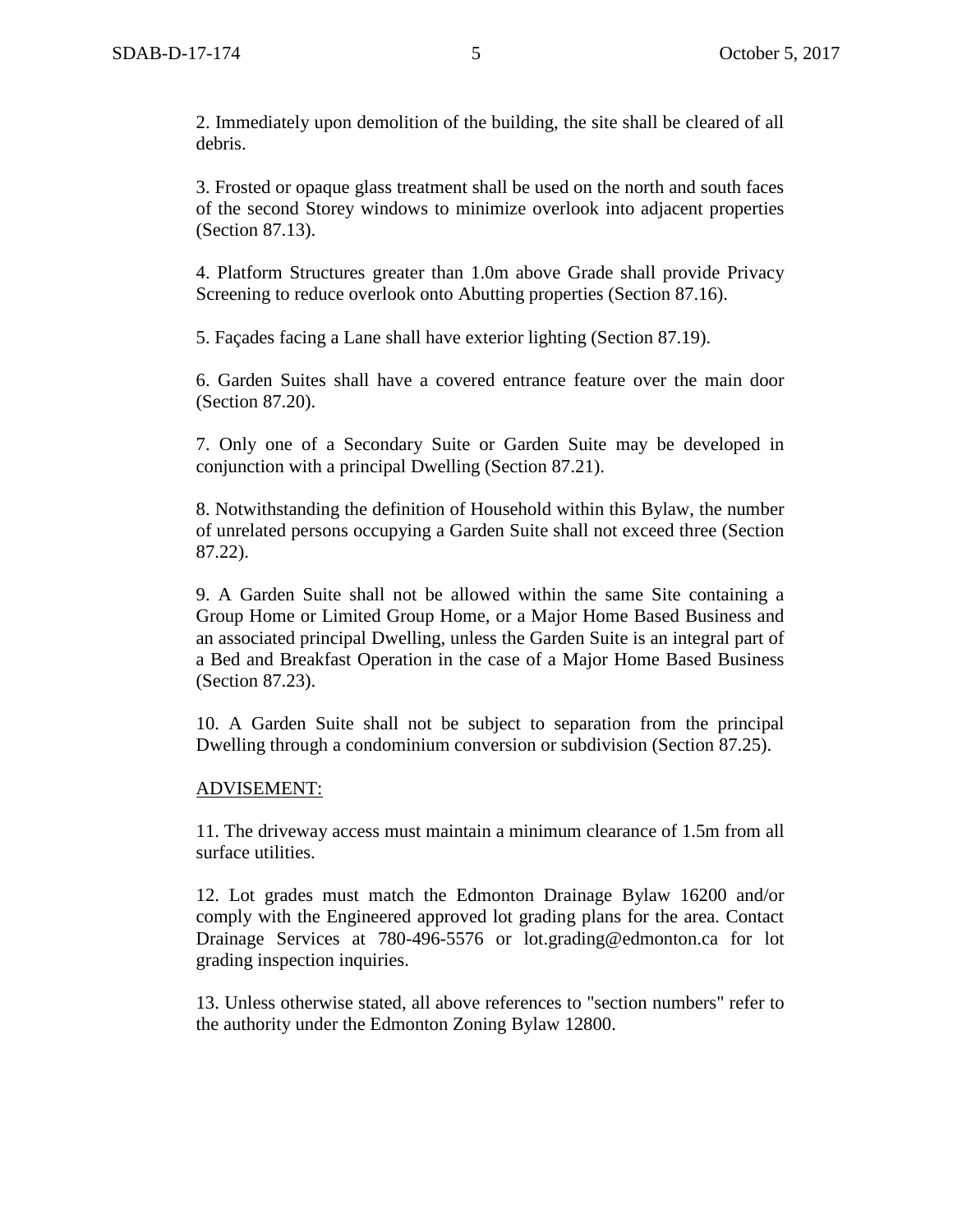14. An approved Development Permit means that the proposed development has been reviewed against the provisions of this bylaw. It does not remove obligations to conform with other legislation, bylaws or land title instruments including, but not limited to, the Municipal Government Act, the Safety Codes Act or any caveats, restrictive covenants or easements that might be attached to the Site.

15. A Building Permit is required for any construction or change in use of a building. Please contact the 311 Call Centre for further information.

- [22] In granting the development the following VARIANCES to the *Edmonton Zoning Bylaw* are allowed:
	- 1) Section 87(4) is varied to permit the maximum total floor area for the Garden Suite to be 137.22 square metres instead of 120.0 square metres.
	- 2) Section 87(5)(d) is varied to permit the maximum second Storey floor area to be 56.02 square metres instead of 50.0 square metres.

Reasons for Decision

…

- [23] Garden Suites are a Permitted Use in the RF1 Single Detached Residential Zone. Under section 3.2(1)(i), Garage Suites are deemed to be Garden Suites.
- [24] The proposed development conforms with all the development regulations for Garden Suites with two exceptions, namely section 87(4) pertaining to total Floor Area and section 87(5)(d) pertaining to maximum allowable second Storey Floor Area. The Appellant has requested a variance of 17.22 square metres to the total Floor Area, and 6.02 square metres for the maximum second Storey Floor Area.
- [25] The Board has decided to grant these two variances for the following reasons:
	- a) The test for granting a variance is set out in section 687(3(d) of the *Municipal Government Act,* which states in part:

687(3) In determining an appeal, the subdivision and development appeal board

(d) may make an order or decision or issue or confirm the issue of a development permit even though the proposed development does not comply with the land use bylaw if, in its opinion,

(i) the proposed development would not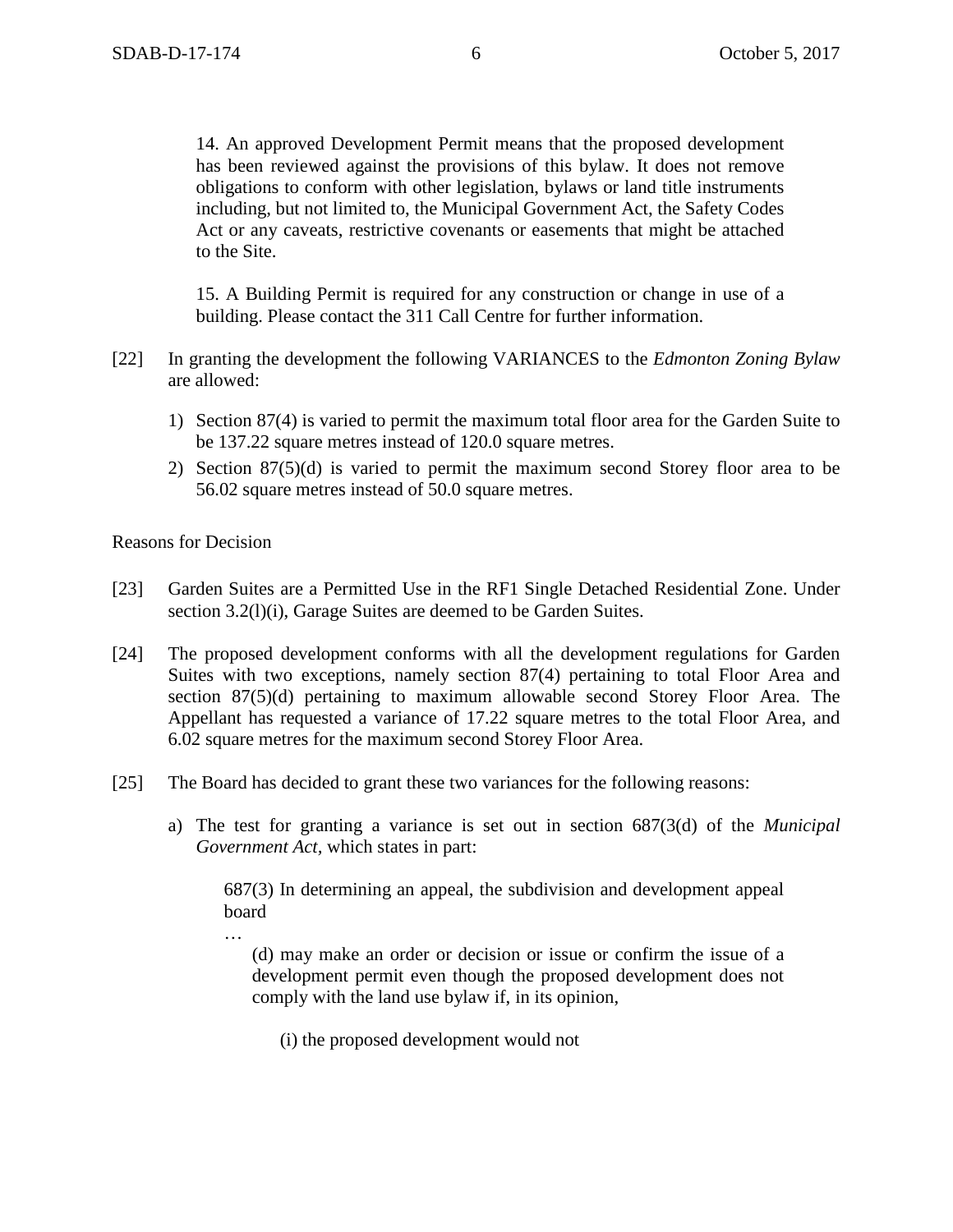(A) unduly interfere with the amenities of the neighbourhood, or

(B) materially interfere with or affect the use, enjoyment or value of neighbouring parcels of land…

The primary concerns raised by the Appellants were a) an overall massing effect of the proposed structure that would make the building out-of-scale with other developments in the area; b) loss of sunlight penetration into the adjacent lot to the north; and c) reduction of privacy and overlook concerns.

- b) With respect to the massing effect, the Board notes that the total Site Coverage for this Garden Suite is significantly within the maximums set in the development regulations, which allow 18% Site Coverage for Accessory buildings. The proposed Garage with Garden Suite is only 12.84% of the subject site. Further, the maximum Height allowed is 6.5 metres to the midpoint of the roof, whereas the proposed building is 6.2 metres to the midpoint of the roof.
- c) While this structure may have a greater Floor Area than the regulations prescribe, that larger Floor Area is mitigated by the reductions to the maximum of both the Height and Site Coverage.
- d) With respect to sunlight penetration concerns, the Board again notes that this structure, a Permitted Use, could have been 0.3 metres higher than the currently proposed Height, and located closer to the side lot line, meaning that steps have been taken by the Applicant to mitigate and reduce the potential sunshadow effect.
- e) In addition, the proposed Garage has been shifted toward the back lot line, which further reduces the impact the structure would have upon the lot immediately to the north both in terms of visual impact and sunlight penetration.
- f) The Board further notes that there is an Accessory Garage on the lot immediately to the north of the subject site that is close to the property line, which further reduces the impact of the proposed garage on the Amenity Area in the lot immediately to the north.
- g) With respect to the privacy concerns, the Board has placed a condition on this permit requiring the second Storey windows that directly overlook adjacent properties to be frosted, thereby significantly limiting privacy concerns.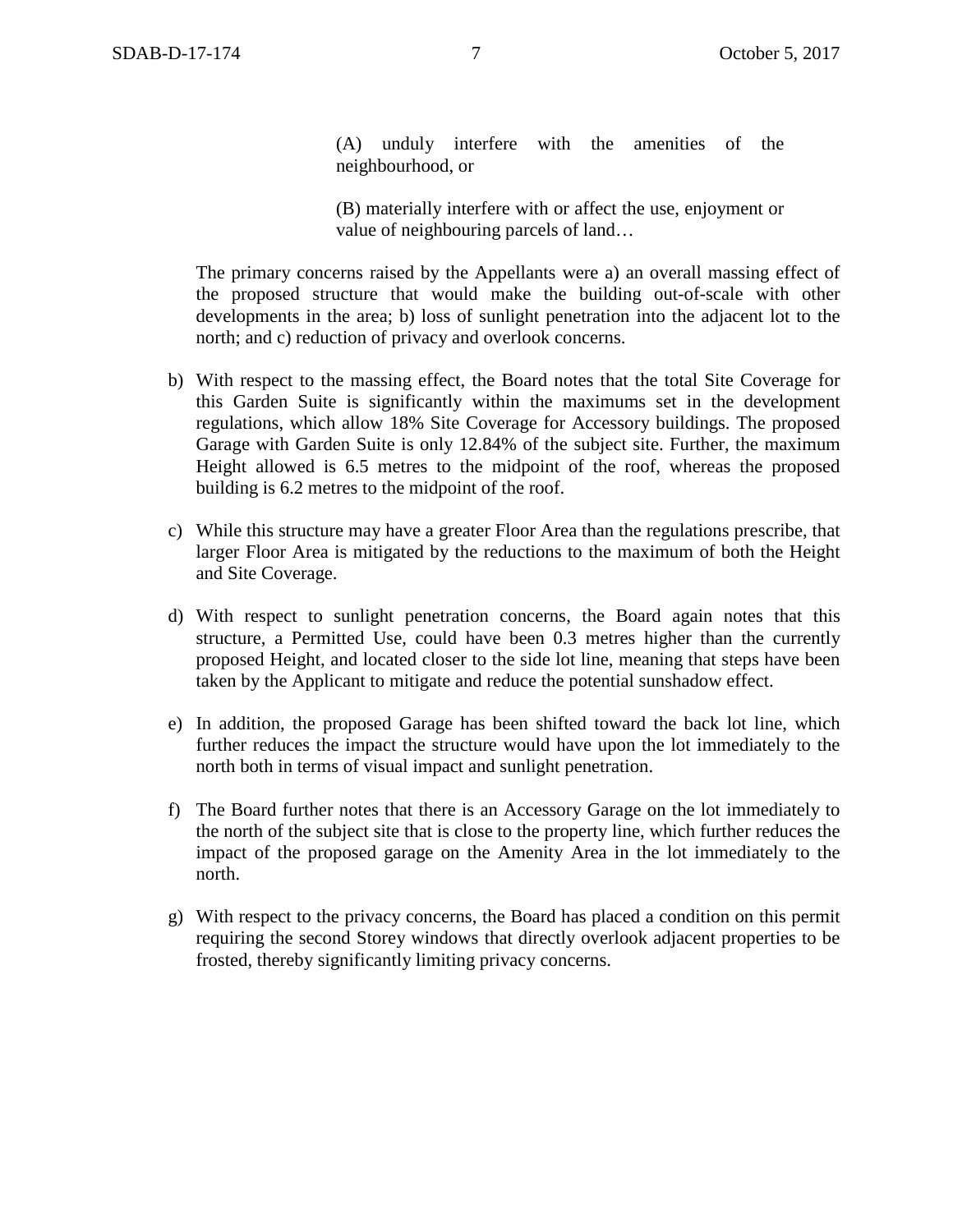[26] While the Board acknowledges the opposition of the property owners to the north of the subject site, the Board does note that there was widespread support for this development within the 60 metre notification area. As a result, and for the reasons cited above, the Board finds that the proposed development will not unduly interfere with the amenities of the neighbourhood or materially interfere with or affect the use, enjoyment or value of neighbouring parcels of land. The appeal is allowed.

> Mr. I. Wachowicz, Chairman Subdivision and Development Appeal Board

Board Members in Attendance: Ms. K. Cherniawsky; Mr. A. Bolstad; Mr. A. Peterson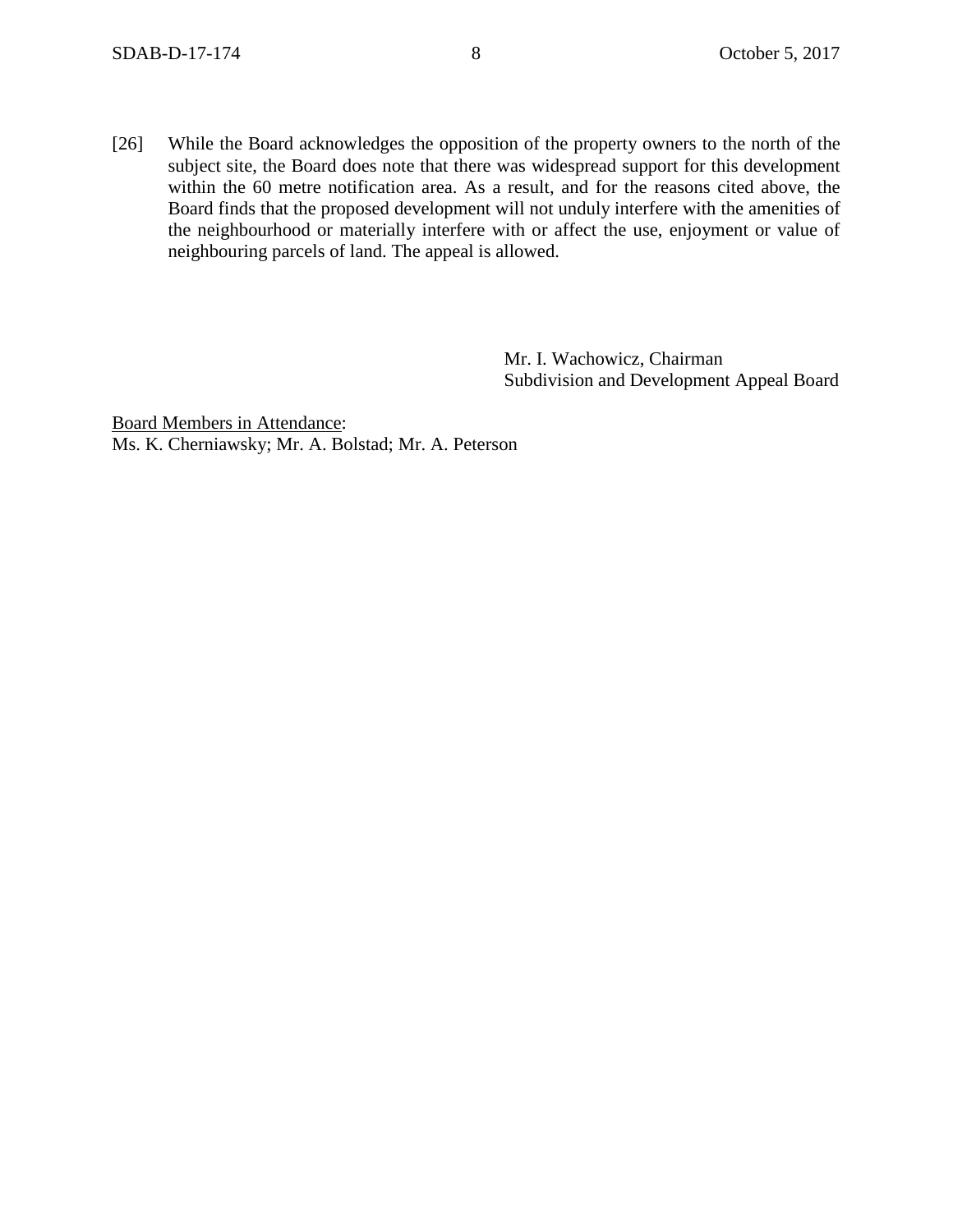## Important Information for the Applicant/Appellant

- 1. This is not a Building Permit. A Building Permit must be obtained separately from the Sustainable Development Department, located on the 2nd Floor, Edmonton Tower, 10111 – 104 Avenue NW, Edmonton, AB T5J 0J4.
- 2. Obtaining a Development Permit does not relieve you from complying with:
	- a) the requirements of the *Edmonton Zoning Bylaw*, insofar as those requirements have not been relaxed or varied by a decision of the Subdivision and Development Appeal Board,
	- b) the requirements of the *Alberta Safety Codes Act*,
	- c) the *Alberta Regulation 204/207 – Safety Codes Act – Permit Regulation*,
	- d) the requirements of any other appropriate federal, provincial or municipal legislation,
	- e) the conditions of any caveat, covenant, easement or other instrument affecting a building or land.
- 3. When an application for a Development Permit has been approved by the Subdivision and Development Appeal Board, it shall not be valid unless and until any conditions of approval, save those of a continuing nature, have been fulfilled.
- 4. A Development Permit will expire in accordance to the provisions of Section 22 of the *Edmonton Zoning Bylaw, Bylaw 12800*, as amended.
- 5. This decision may be appealed to the Alberta Court of Appeal on a question of law or jurisdiction under Section 688 of the *Municipal Government Act*, RSA 2000, c M-26. If the Subdivision and Development Appeal Board is served with notice of an application for leave to appeal its decision, such notice shall operate to suspend the Development Permit.
- 6. When a decision on a Development Permit application has been rendered by the Subdivision and Development Appeal Board, the enforcement of that decision is carried out by the Sustainable Development Department, located on the 2nd Floor, Edmonton Tower, 10111 – 104 Avenue NW, Edmonton, AB T5J 0J4.

*NOTE: The City of Edmonton does not conduct independent environmental checks of land within the City. If you are concerned about the stability of this property for any purpose, you should conduct your own tests and reviews. The City of Edmonton, when issuing a development permit, makes no representations and offers no warranties as to the suitability of the property for any purpose or as to the presence or absence of any environmental contaminants on the property.*